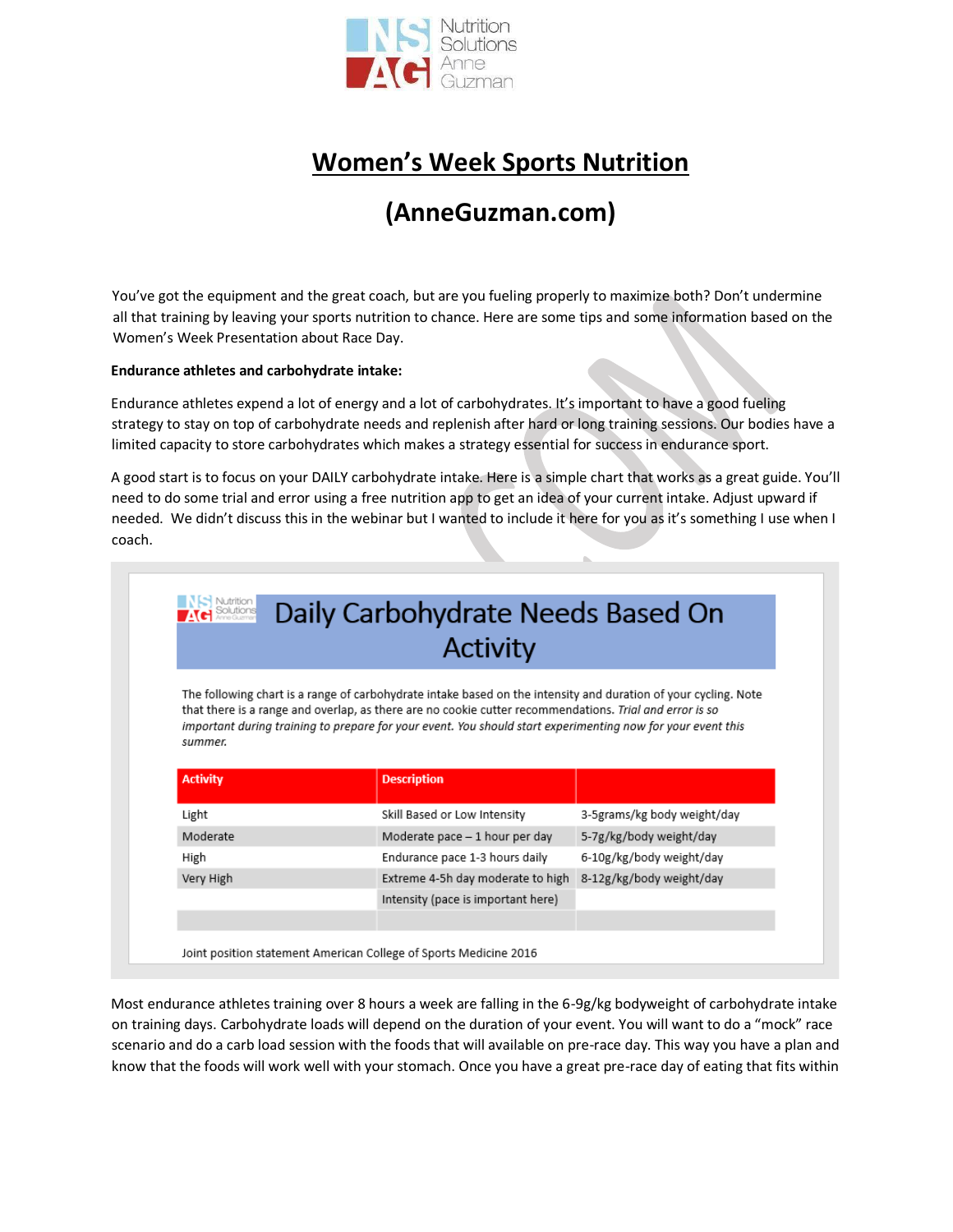

the carb load amount that works for you (example 8g/kg bodyweight of carbohydrates the day before a race), repeat it! Keep it simple and don't try anything new the day before any important race.

Remember to include vegetables in your daily carbohydrate intake. For women aim for at least one fist full per meal and for men aim for 2. This is a simple rule of thumb to keep it consistent. Fresh fruit is also excellent and tends to be easier for most people to fit into daily nutrition. Aim for 2-3 cups or pieces per day as a general guide.

# **Race Day**

**As you head into your race, plan out your nutrition.** Think about your race time and work backwards. How much time do you have to have a full meal? If you have 3-4 hours, have yourself a high carb meal with 20-25g of easy to digest protein and a bit of fat, knowing you have time to digest. As you get closer to race time, use the visual below. The closer you get the more you will focus on carbohydrates and a bit of protein and with 1 hour to go you are predominantly consuming easy to digest carbohydrates.

Pre-race meals fall between 1-4g/kg of carbohydrates. If you are 150lbs, you can change your weight in pounds to kg by dividing by 2.2. 150/2.2= 68kg. Then if you were eating 2g/kg of carbohydrates that would be 136g in that pre race meal. As an example that could be 3 hours out from the race. See diagram below.

For people who are reactive hypoglycemic, time your last pre-race fueling for 90 minutes pre race, and then have your simple carbohydrates 5-10 min pre race (gels etc.). As always, practice everything in training first to see what works best for YOU.



# **4 hours before 3 hours before 2 hours before 1 hour before Race**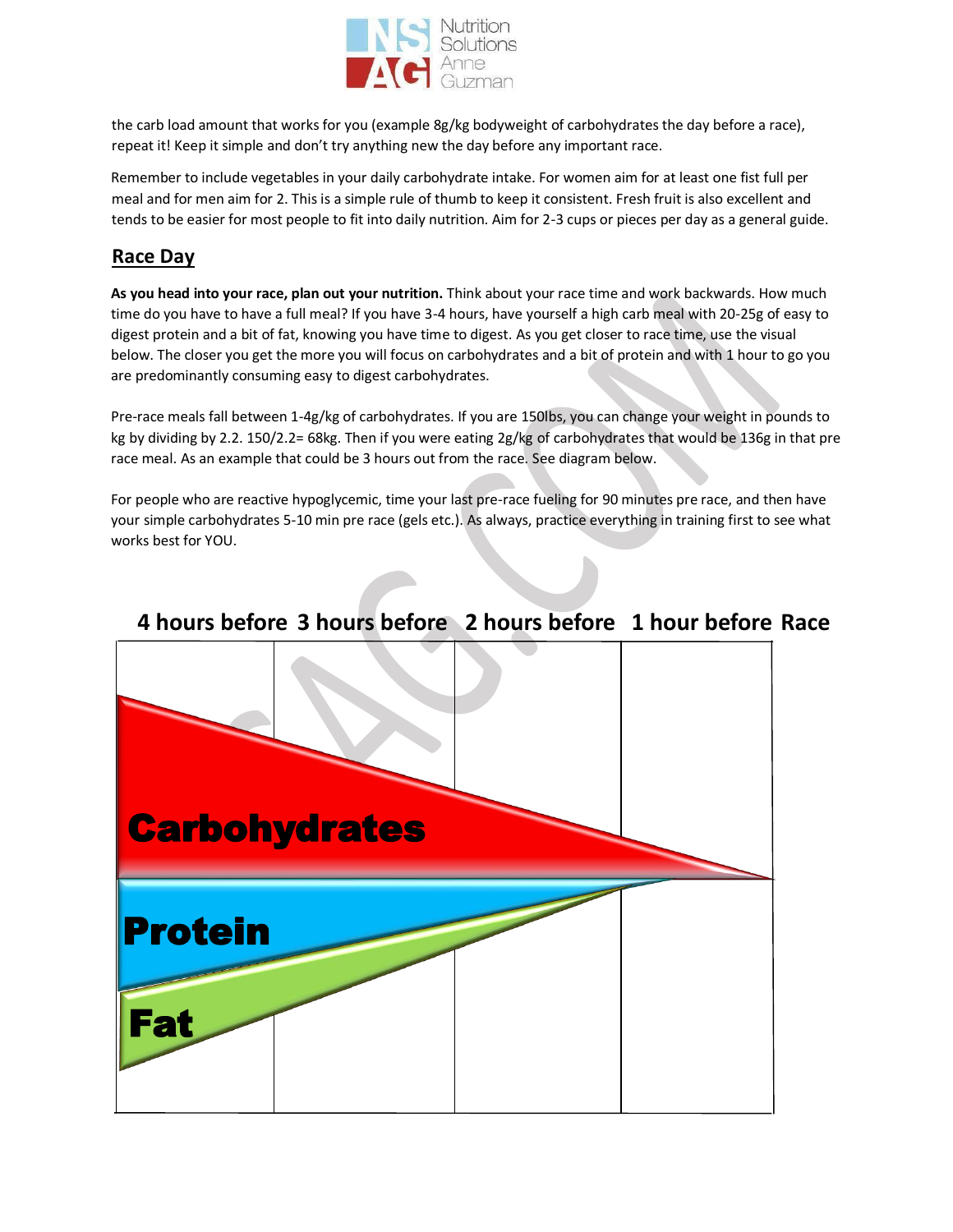

Example of Pre- Race Nutrition meal.

mouth rinse with a carbohydrate liquid.

# **Example of a Pre-Race Meal** 150lb/68kg Athlete

| Fueling 3-4 hours pre-event.                                                      |                                        |                                         |  |                                                                                         |
|-----------------------------------------------------------------------------------|----------------------------------------|-----------------------------------------|--|-----------------------------------------------------------------------------------------|
| 68kg 2g/kg 140g carbohydrates<br>Smoothie: 700 calories<br>1.5 cups milk 1% or 2% |                                        |                                         |  |                                                                                         |
|                                                                                   |                                        |                                         |  |                                                                                         |
|                                                                                   |                                        |                                         |  |                                                                                         |
|                                                                                   | 2 bananas                              |                                         |  |                                                                                         |
|                                                                                   | 1 cup frozen berries                   |                                         |  |                                                                                         |
|                                                                                   | 3 medjool dates                        |                                         |  |                                                                                         |
|                                                                                   | 1 tbsp. hemp hearts or PB or chia seed |                                         |  |                                                                                         |
|                                                                                   | Carbs: 140g                            |                                         |  |                                                                                         |
|                                                                                   | Protein: 27g                           |                                         |  |                                                                                         |
|                                                                                   | <b>Fat: 13g</b>                        |                                         |  |                                                                                         |
|                                                                                   | Give 2-3 hours to digest               | Anneguzman.com                          |  |                                                                                         |
|                                                                                   | In Competition Nutrition:              |                                         |  |                                                                                         |
|                                                                                   |                                        |                                         |  |                                                                                         |
| carbohydrate or                                                                   | 0-75 minutes<br>Water, small amount of | 1-2hours<br>30g-60g/hr<br>Carbohydrate. |  | 2-4+hours<br>60-90g/hr<br><b>Carbohydrate. Multiple</b><br>transportable (sucrose +fruc |

ose,

maltodextrin etc.)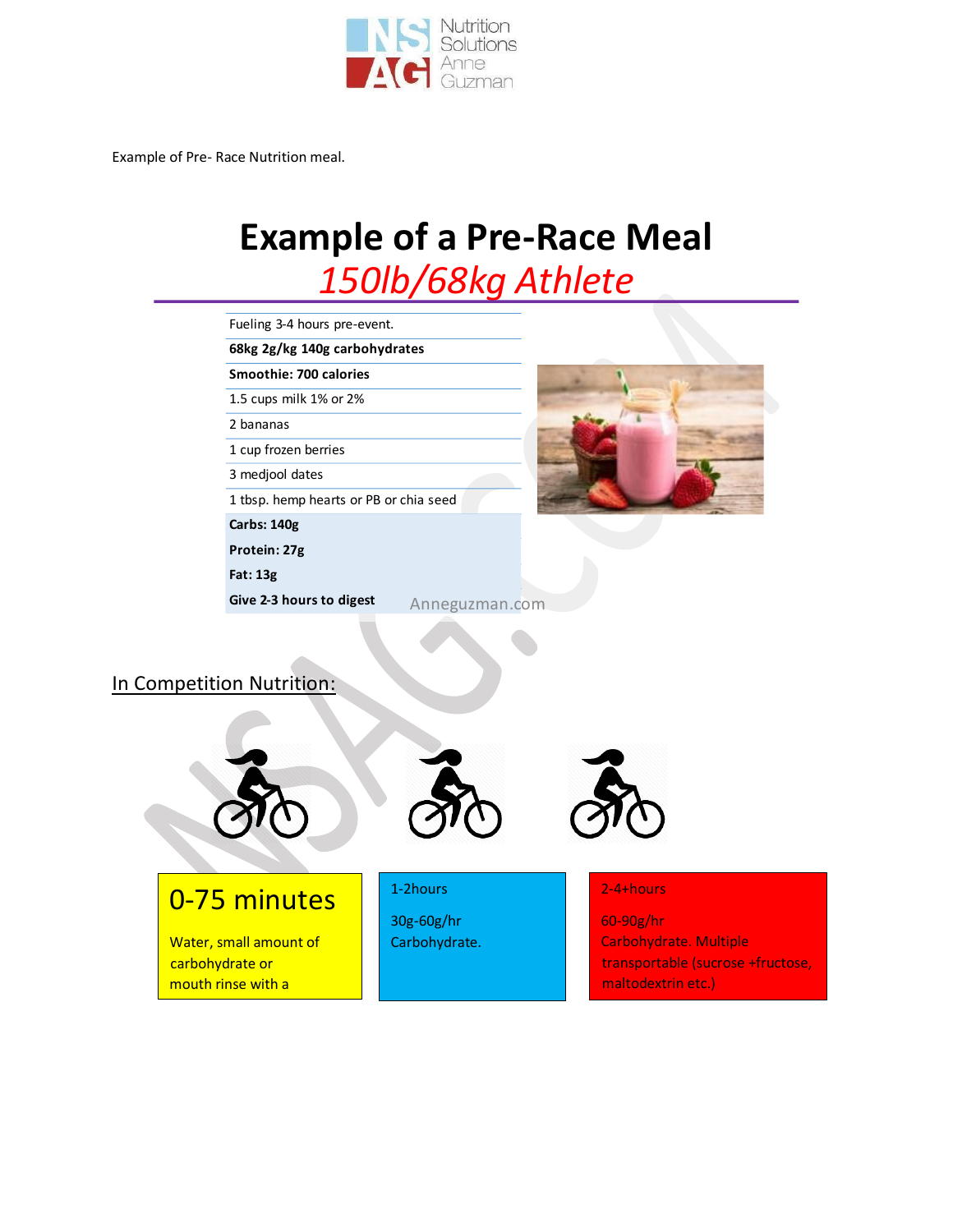

Trial and error with carbohydrate intake is very important in all endurance sports. Training is the time to test and increase your tolerance for absorbing higher amounts of carbohydrates on race day. By consuming higher carbohydrates before and during training you can improve your ability to absorb and tolerate higher intakes on race day.

The carbohydrate ranges in the boxes above can certainly overlap. Some athletes will consume more carbohydrates than others for reasons of fitness, GI difficulties, type of sport, ability to absorb, and individuality.

The duration, intensity, and type of exercise will be a factor in your carbohydrate needs. The longer the duration, the more carbohydrate you will need and the more intense the exercise, the more carbohydrate you will need. Short and intense races can deplete glycogen quickly as carbohydrate is the main fuel source for high-intensity sport. Carbohydrate intake rises and falls depending on the demands of your current training type and duration.

Remember to **EAT EARLY AND OFTEN**. Set a timer to start eating within 3 minutes of any event over 90 minutes in duration and have it beep every thirty minutes. Don't wait until you are 2 hours into a 5 hour even to eat. If you are in a stage race, remember you are also eating for the next day's race and you are missing meals while on the bike. EARLY AND OFTEN is the key.

Recovery from exercise is often overlooked when an event is over. Prepare a recovery meal or drink so that you can enjoy the atmosphere while replenishing glycogen stores and taking in protein to support muscle protein synthesis and repair. See the blue box for details on recovery needs.

# **For everyday nutrition, you want to focus on nutrient dense foods. Examples of high vs low nutrient dense carbohydrates.**

| <b>Empty Calories</b><br>VS.                                   |
|----------------------------------------------------------------|
| Candies                                                        |
| Soda                                                           |
| Cookies                                                        |
| <b>Commercial Muffins</b>                                      |
| Energy Drinks (Monster etc.)                                   |
| French Fries - Fast Food                                       |
| Croissants                                                     |
| Pop and Soda                                                   |
| Fast Food Burgers                                              |
| Homemade baked fries -potato-sweet potato-squash etc.<br>Cakes |
|                                                                |
|                                                                |
|                                                                |

During a long day of competition, you will choose foods that are a bit more processed and lower in fiber, and fat as they slow digestion time which can cause some gastrointestinal distress if exercise time is near. In this case you would possibly drink juice and eat a more processed, or easily digestible carbohydrate such as potatoes or a banana. Remember that many pastries, cookies etc. are high in both fat and carbohydrates and are not ideal for quick digestion during or immediately before competition.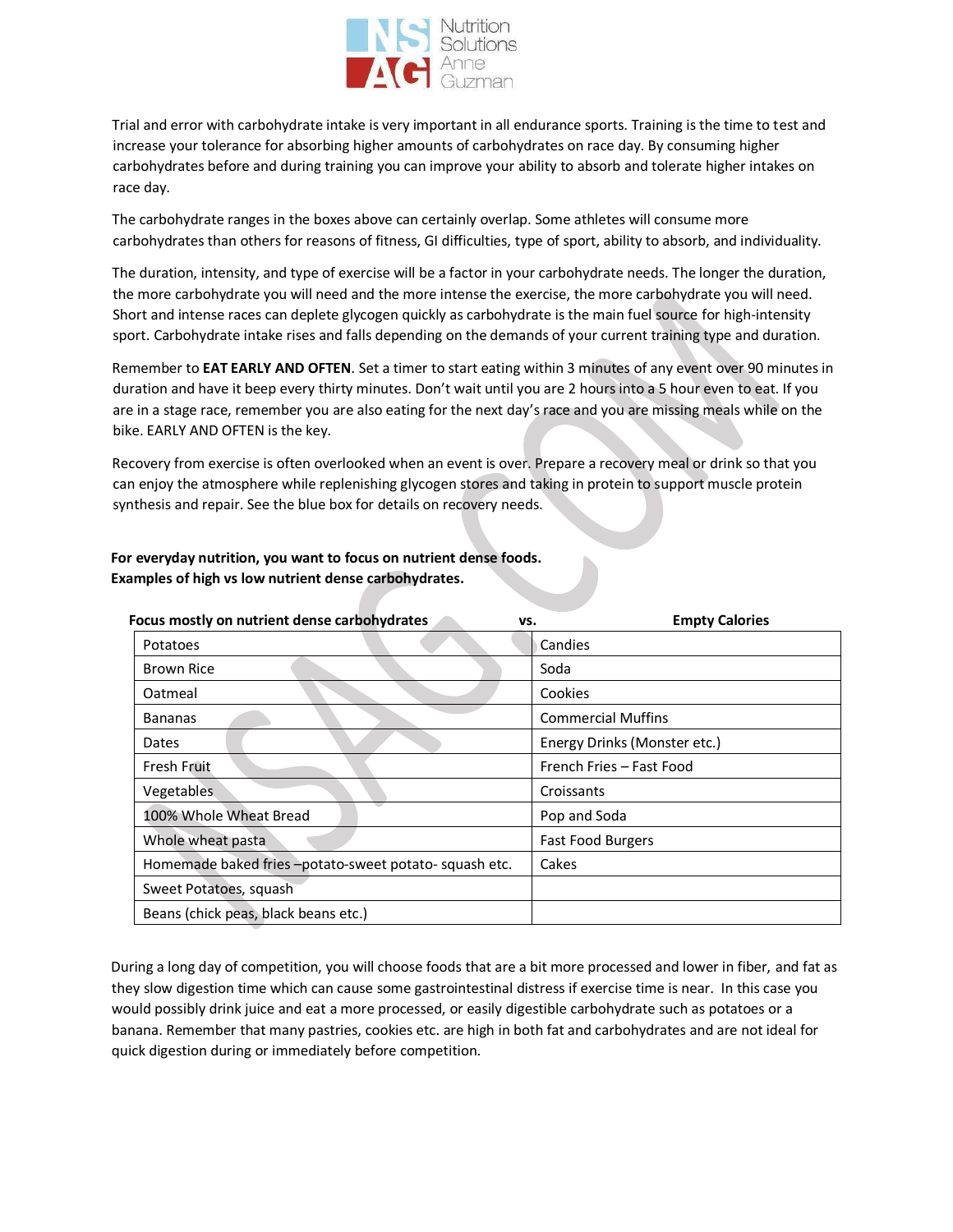

# **Breakfast Tips:**

 $\blacktriangle$ 

3-4 hours before your race or training. Wake up early enough to digest breakfast properly if that's possible.

Carbohydrates, proteins and fats will make up this balanced meal as discussed in seminar. Aim for 20-30g protein in a meal 3-4 hours from your race, when you have the time to digest.

These are *general examples* of breakfasts, based on foods, but *not* tailored to a particular athlete by weight.

- 1) 3 **Eggs**, 2 pieces of toast and nut butter, a banana, a glass of milk, water
- 2) **Oatmeal** (1.5 cups cooked) and plain yogurt with fresh berries and banana, a drizzle of maple syrup and 1-2 tbsp. of nuts or seeds on top for healthy fats
- 3) 2 slices of 100% whole wheat toast with nut butter and a banana plus an orange or other fresh piece or cup of fruit with a few dates or figs or ¼ cup of raisins.
- 4) **A smoothie** with 1 cup of yogurt, 1-2 bananas, 1 cup of frozen berries, 2-4 dates, and some nut butter or hemp hearts or avocado for healthy fats.
- 5) Alpen cereal, 1 cup, with 1-2% milk, 1 sliced banana, 2 tbsp. of raisins and 1 cup of 100% fruit juice.
- 6) **Oatmeal and egg pancake:** Take some dry oatmeal and mix it in a bowl with a few eggs until a semi thick consistency. Add in sliced bananas. Heat oil in a pan and cook on each side at medium heat for 2-3 minutes. Serve with berries or maple syrup and a bit of yogurt on top.

Once your competition starts, if you have a double day, your focus will be to replenish with carbohydrates and protein between events with a lower fat intake. If the events are within a few hours of one another, keep the fiber low and also incorporate hydration and sodium. Fats and proteins stay in your stomach longer and are not ideal in high amounts when quick digestion is required, like in the last 30 min pre-race.

# **QUICK SNACK IDEAS containing 25g-100grams (100g x 4 calories per gram is 400 calories) of carbohydrates or less and a bit of protein, for shorter breaks. Combine a few to make a snack of at least 50grams of carbs if needed.**

| Fig Newman's 4 cookies                                   | 44 grams                        |  |  |
|----------------------------------------------------------|---------------------------------|--|--|
| Bananas 1, 5 almonds, 1/4 cup dates                      | 52g carbohydrates               |  |  |
| Whole grain bread (2 slices) with nut butter + banana    | 54g carbohydrates               |  |  |
| Dates 1/2 cup                                            | 50 grams of carbohydrates       |  |  |
| Small yogurt with 1 cup berries                          | 25g carbohydrates 10g protein   |  |  |
| Potatoes 2 cups with sea salt                            | 50grams of carbohydrates        |  |  |
| Rice 1 cup cooked                                        | 45 grams carbs, 5 grams protein |  |  |
| Pasta 1 cup cooked (add tomato sauce)                    | 43g carbohydrates, 5g protein   |  |  |
| Brown Rice Cakes (7g each) + nut butter +Jam (2tbsp 26g) | 47g carbohydrates               |  |  |
| Raisins 1/2 cup                                          | 57grams carbohydrates           |  |  |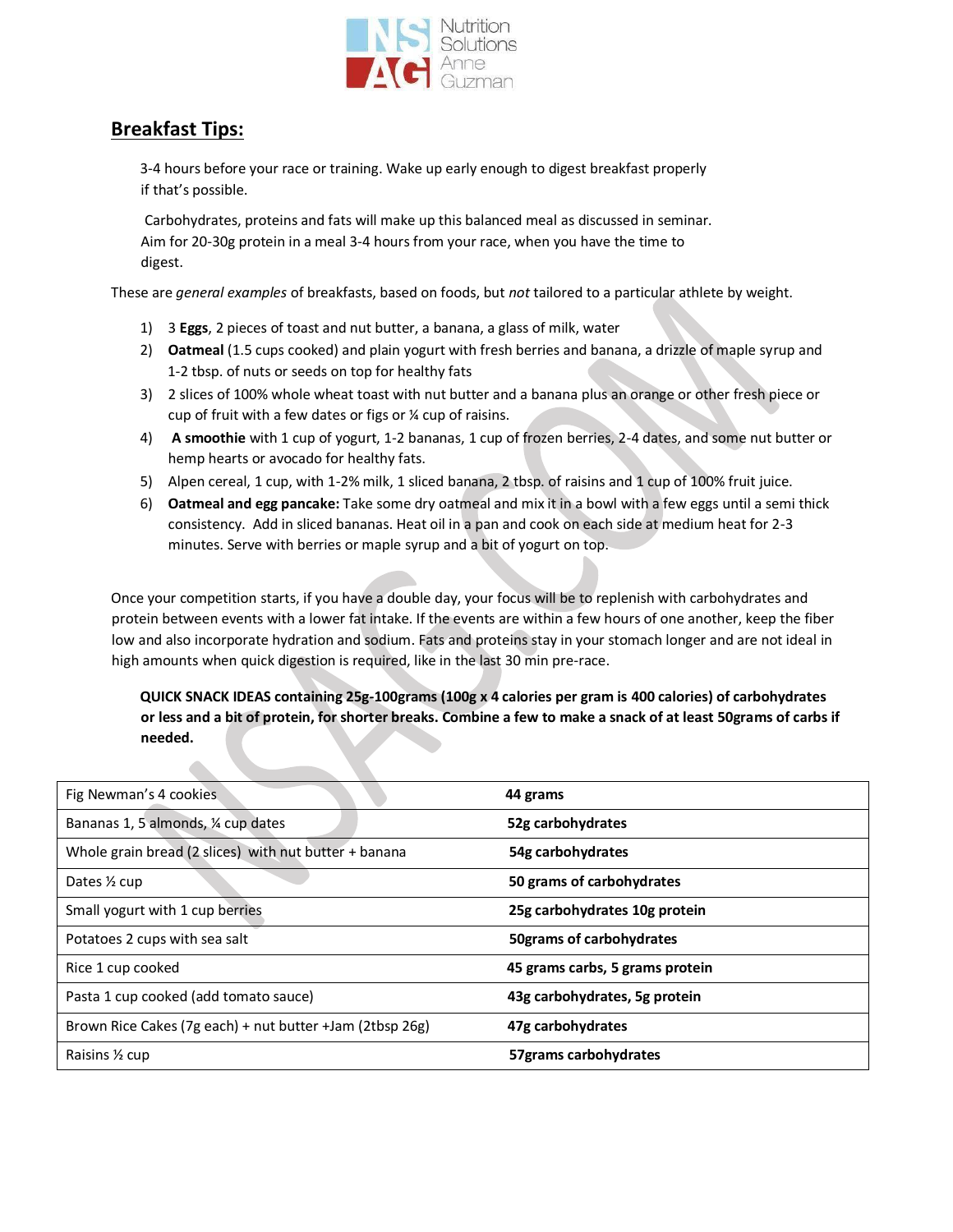

# **HYDRATION:**

Focus on drinking mainly water if exercise is under 90 minutes. If you are exercising continuously for over 90 minutes, or it's very hot, I suggest a quality sports drink with a minimum of 500ml hourly. Hydration is individual and you should refer to some of the tips we discussed in the seminar such as urine color and pre-post training weigh ins and urine colour can be a "guide." Keep weight loss from dehydration to below 2% of your body weight. Try doing some rides and weighing yourself without clothes pre and post to get an idea of your sweat losses.

Ex. If you start your ride weighing 130lbs, then you weigh yourself after and you weigh 126lbs, you have lost more than 2% of your body weight since  $130 \times 3\% = 3.9$  and  $130 - 3.9 = 126$ . In this example you would want to follow this tip below and on future rides consume more sports drink to reduce that sweat loss.

# **For every pound lost from sweating, consume 20-24oz of fluid. One cup is 8oz.**

If you have a second race in the same day, drink an electrolyte drink to get your sodium replaced more quickly. If you don't race again until the next day, you will replenish your sodium from your diet.

Some options for sports drinks include:

- Skratch lab[s : https://www.skratchlabs.com/](https://www.skratchlabs.com/)
- Eloa[d : https://eload.net/](https://eload.net/)
- Clif[f : http://www.clifbar.com/](http://www.clifbar.com/)
- Gu Electrolyte Drink [: https://guenergy.com/](https://guenergy.com/)
- Osmo nutriti[on https://osmonutrition.com/](https://osmonutrition.com/)
- NamedNutrition[: https://www.namedsport.com/en/](https://www.namedsport.com/en/)

All of these choices can be purchased at MEC and some at Sport Check or online at links provided above. These drinks have no artificial colors and flavors. Quality sports drinks are also made with the optimal ratios of electrolytes and carbohydrates (4-7%) for optimal hydration.

Juices can be used between races as a quick carbohydrate source, however are not recommended as a sports drink due to the high concentration of carbohydrate which can impeded hydration. Homemade sports drinks are possible by diluting fruit juice with water and adding appropriate amounts of salt (sodium).

With the extreme heat this summer keep these tips in mind to stay cool.

- Hydrate regularly throughout the day, not only when training
- Stay in the shade prerace/ride if possible.
- Drink cold liquids when possible
- Pour cool but not freezing water over your head and skin when possible if riding in the heat.
- Drink a slushie on a really hot day if it's available and you are training or pre-race (test this in training).
- Pre-race, use a nylon with ice cubes in it on your chest or neck area to stay cooler.
- Do some 30-minute sessions in the heat, regularly for 2 weeks to acclimatize to the conditions of heat and humidity. [Listen to my latest podcast on heat adaptation here!](https://podcasts.apple.com/ca/podcast/heat-slowing-you-down-on-race-day-beat-the-heat-like/id1529312639?i=1000562612986)
- Weigh yourself pre and post workout without clothes on, if you lose more than approximately 2% of your body weight, you will need to increase your hydration during training to minimize dehydration for both performance and health reasons.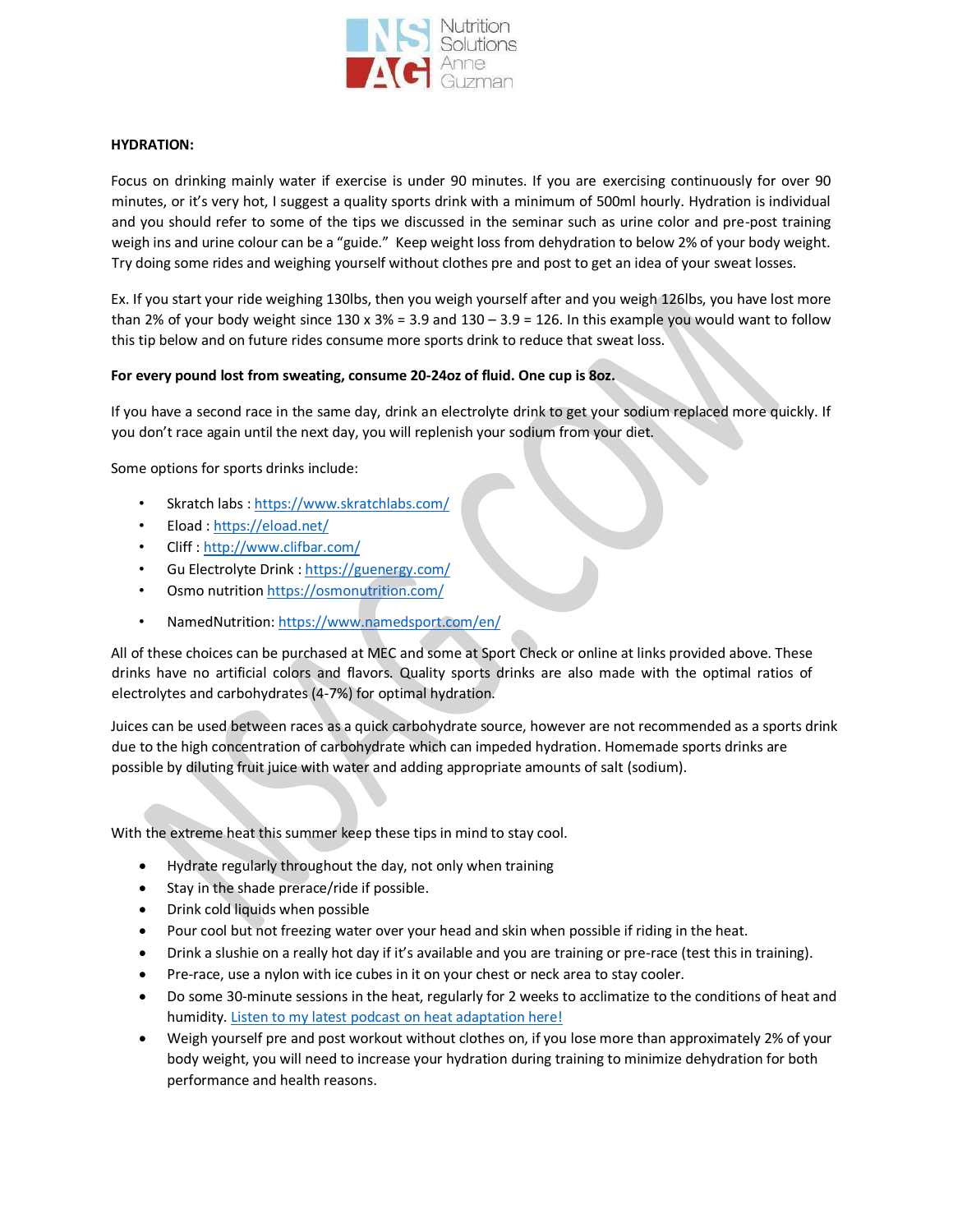

## **PROTEIN:**

Your first goal is to get the optimal amount of protein in "daily," first and foremost and ideally every 3-4 hours. If you don't eat for 6 hours one day, it's not the end of the world. Getting your daily intake would rank as your first goal.

**Aim to consume between 1.2g up to 2g/kg of body weight or protein per day as an athlete.** Note that increases in muscle mass and recovery will plateau around 1.6g/kg body weight, however eating more protein is not detrimental.

For recovery, aim to consume 20-30g in your recovery meal or 0.3g/kg of body weight. Masters athletes should aim to consume more, in the 30-40g range as we become less efficient at using protein with age.

Here is a short list some typical foods both animal and plant based. Eggs 6g each

- Fish 4oz -20g
- Chicken 4oz 30g
- Red Meat 4oz 30-35g
- Yogurt 1C 9g
- Milk  $1C 2%$  8g
- Tempeh 1 cup 31g
- Lentils  $\frac{1}{2}$  cup 9g
- Chickpeas 1 cup -12g
- Quinoa  $1 \text{ cup} 8 \text{ g}$
- Peas- 1 cup 8g
- Spinach- 1 cup 1g
- Oatmeal- 1 cup cooked 6g
- Tofu-  $1 \text{ cup} 20 \text{g}$
- Almonds- 2 tbsp. 7g

A basic portion estimate for protein is to use the size of your palm. For women one palm of protein is "approximately" 20-30g of protein and for men 2 palms are approximately 40-60grams. This is a simple way to guesstimate with typical protein choices. If you need 120g per day then as a woman you could aim for 4-6 palms of protein per day. It's not exact, but for those not willing to take the time to use a nutrition app, it's better than having no means of knowing your intake.

**[Check out this article on plant-based protein for more detailed information on how to be a plant based athlete.](https://www.nutritionsolutionsanneguzman.com/post/how-to-can-get-enough-quality-plant-protein-without-spending-hours-planning-your-nutrition)**

#### **Recovery:**

If you've finished a training session, it's generally a good idea to eat a meal within an hour after, especially if you are racing and training again the next day. If you ate a meal within 2-3 hours before, it's not as pressing as the protein you ate pre training will also help with muscle repair post training within that 5-hour window. But you'll want to replenish glycogen within the hour when possible. I recommend a balanced meal with protein and carbohydrate post race.

Post exercise your muscles are primed for 24 hours for muscle protein synthesis, so as long as you are meeting your daily needs for protein, this is the most important focus. Having said that there is no detriment to consuming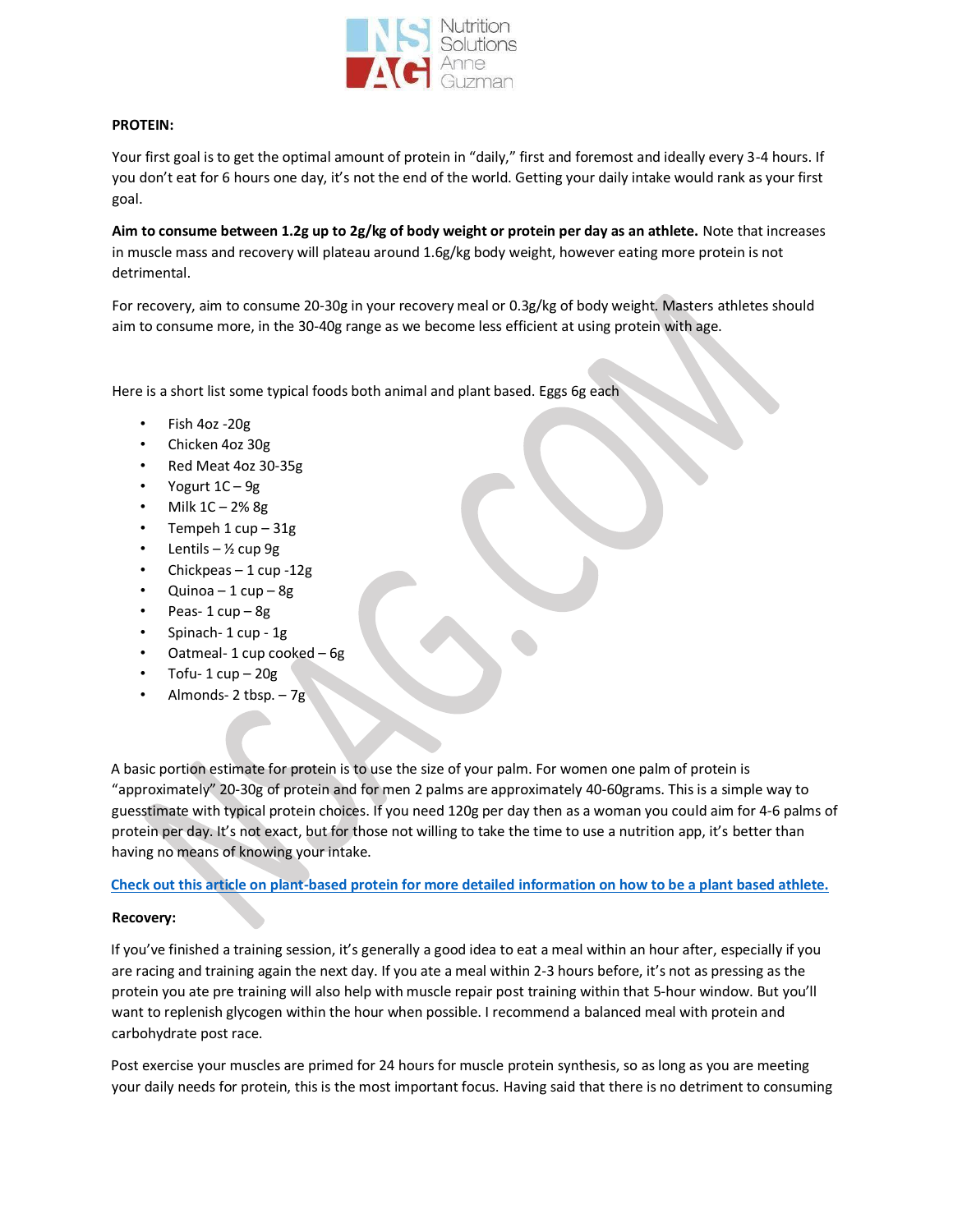

another meal post workout with protein as well, to optimize muscle protein synthesis. An easy to digest protein post workout is ideal, eggs, lean chicken, whey protein isolate, lower fat milk, brown rice protein etc.

Replenishing glycogen post workout, especially if you have another workout that same day or the next day, is important for endurance athletes. First as previously mentioned, you are aiming to meet your daily carbohydrate needs. After a hard and long training session you'll want to make sure you consume a meal with 1.2g/kg **carbohydrates along with your 20-40g of protein, to help replenish glycogen. Repeat again 1-4 hours later if**  training again the next day or if you haven't yet met your daily needs.

After a hard training session or race, focus on a lower fat meal to speed up the digestion of the recovery meal. Your following meal can return to a meal with your quality fats included.

Post training and racing is also another time to focus on hydration and make up for any losses. **For every pound loss you could follow a general guide of drinking 3 cups of water back.** 

# **CALCIUM: Extra!!**

Remember the importance of bone health. Up until your mid 20's are the years to create a strong foundation of healthy bones that you will need for the rest of your life. As an adult you are mostly maintaining the bone you have. Either way, bone health should be a focus for all cyclists.

Cycling is a non weight bearing sport, especially road cycling. It's important to incorporate weight bearing exercise like walking and resistance training, as well as multi directional exercise, into your regular routine. Jumping, stairs, weights, soccer, basketball and other movements where your feet are on the ground are key to building and maintaining bone health.

Remember to focus on **getting calcium from foods first!** 

#### **Between ages 14-18 you need 1300mg per day and 19-50 you need 1000mg per day.**

Most non-dairy milks are fortified with calcium, however besides soy, they are low in protein, something to keep in mind when choosing plant-based milk over dairy or soy.

If you need to bridge the gap with supplements, the **maximum calcium supplement at one time should be 500mg.** 

# **Osteoporosis Canada has great resources for foods with calcium and a free calcium calculator.**

Remember that healthy athletes are strong athletes. Eating healthy may not sound "fancy" and "cutting edge" but it's the foundation of good recovery, strength and performance. Build your house on a strong foundation and it will last you a long time.

To learn more about athletes and bone health [read this article.](https://shepowersport.com/bone-health/)

If you are interested in learning more about cycling and bone health, check out my course on cycling and bones [here.](https://www.nutritionsolutionsanneguzman.com/product-page/better-bones-for-endurance-athletes)

Anne Guzman NSAG.CA - @guzmannutrition -twitter 416.219.2166 guzmannutrition@gmail.com Podcast: Imperfect [Progress with Anne Guzman](https://podcasts.apple.com/ca/podcast/imperfect-progress-with-anne-guzman/id1529312639)